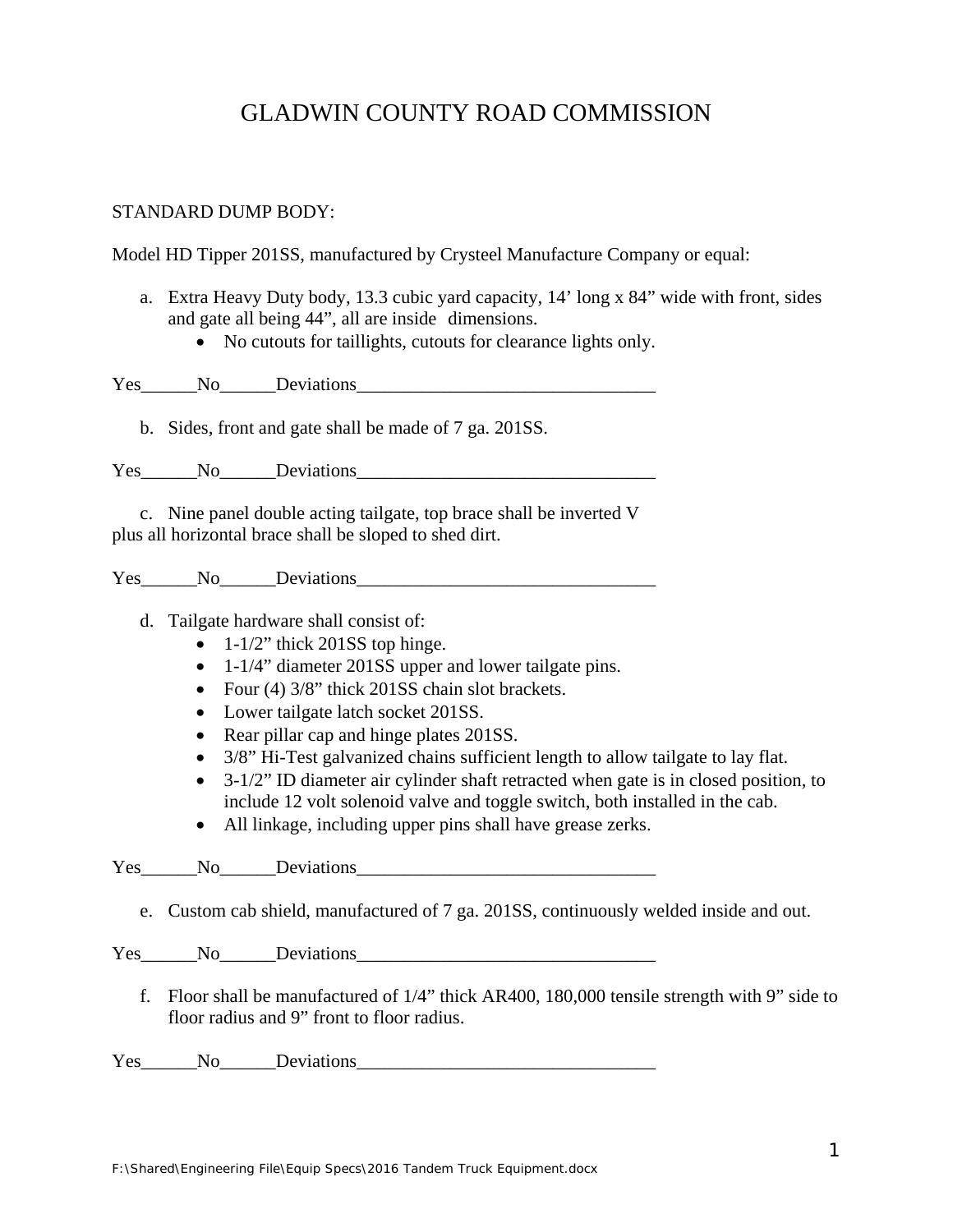g. Western style understructure, 9" trapezoidal fabricated from combination of 3/16" and ¼ A1011 Hi tensile steel, continuously welded.

Yes No Deviations

HOIST; CRYSTEEL, MODEL RC690 TWIN CYLINDER OR EQUAL:

a. To be full sub-frame design with grease-able and removable rear hinge pins, NTEA class 90 double acting cylinder with chrome 2-3/8 cylinder rods.

Yes No Deviations

NOTES:

- Everything above the floor shall be 201SS (unless noted otherwise). Complete body shall be continuously welded with SS wire.
- Body and Hoist shall have a 5 year warranty; 3 years full warranty and remaining 2 years to have a 50/50 parts and labor plan.

## LIGHTS, WIRING AND SWITCHES:

- a. Front strobe shall be ECCO 6670 single unit mounted center wedge on cab shield.
- b. Rear lights install the following lights in the stainless steel light boxes. The sequence of the three lights.
	- Top: Grote LED strobe light, P/N 77363.
	- Middle: Grote LED stop, tail, turn light, P/N 53962.
	- Bottom: Grote LED back up lamp, P/N 62061.
- c. All wiring to have heat shrink connectors, heat shrink tubing and to routed through PVC pipefor maximum protection.
- d. Wiring to be terminated in a Betts Dri-Seal model 35104 junction box with water proof choke seals.
- e. County to specify at time of installation, location and heights on all lights, junction box, and routing of wiring and switch arrangements.
- f. Work lights  $-5$ " N25 Nordic model, total of 3:
	- $\bullet$  (2) 1 each side to shine on drag blade.
	- $\bullet$  (1) rear bottom of dump body corner post to shine on spinner discharge.

Yes No Deviations

## SWITCH PANEL:

In-power vehicle switch panel model Star Pt# SB4425T – to control vehicle 12 volt auxiliary devices total of 10 switches. The switches will be wired to accommodate the following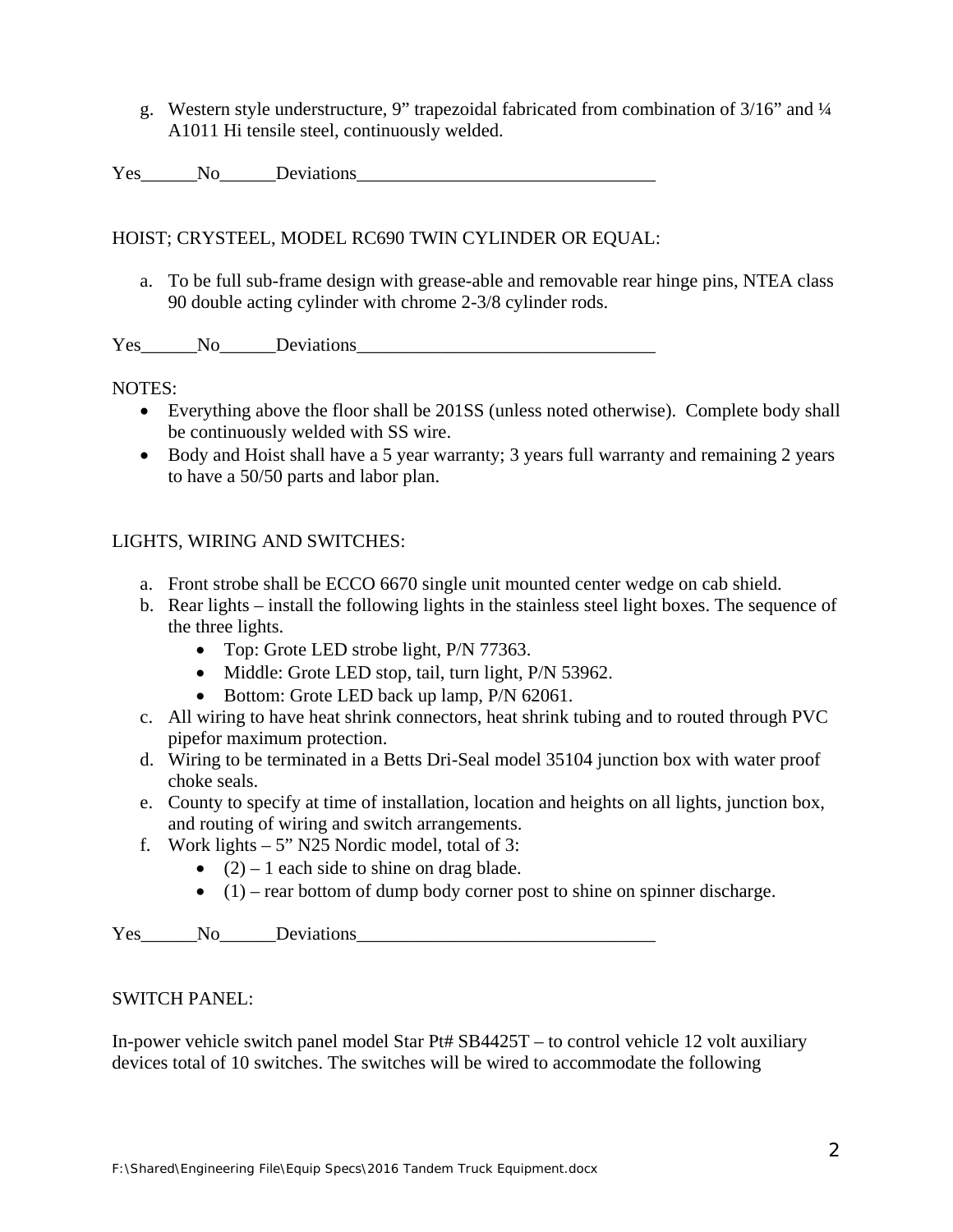applications: plow lights, rear strobe, front strobe, dolly lock, truck tailgate, V-bottom tailgate, V-bottom safety, and scraper lights.

Yes No Deviations

#### Accessories:

a. Electronic back-up alarm.

Yes No Deviations

b. (2) Grease-able body safety props.

Yes No<sub>ll</sub> Deviations

c. Custom built shovel holder, ladder style steps drivers side constructed of 304SS 1-1/4 SS tube up rights SS grip strut steps and includes SS inside step.

Yes No<sub>ll</sub> Deviations

d. Hopper fasteners 5/8 SS loops, exact location to be determined at installation.

Yes No Deviations

e. Wedge style stainless light boxes welded on rear side bolster of body, 3 hole design.

Yes\_\_\_\_\_\_No\_\_\_\_\_\_Deviations\_\_\_\_\_\_\_\_\_\_\_\_\_\_\_\_\_\_\_\_\_\_\_\_\_\_\_\_\_\_\_\_

f. Mud flaps shall be hung from dump body meeting federal regulations,  $\frac{1}{2}$  thick, heavy duty rubber, anti-sail type. Brackets and hardware shall be made of SS. Install ahead and behind the drive axles.

Yes\_\_\_\_\_\_No\_\_\_\_\_\_Deviations\_\_\_\_\_\_\_\_\_\_\_\_\_\_\_\_\_\_\_\_\_\_\_\_\_\_\_\_\_\_\_\_

g. Conspicuity tape placed on left, right, and rear of dump body to comply with federal regulations FMUSS 108.

Yes No Deviations

h. Reflectors placed on dump body to comply with federal regulations FMUSS 108.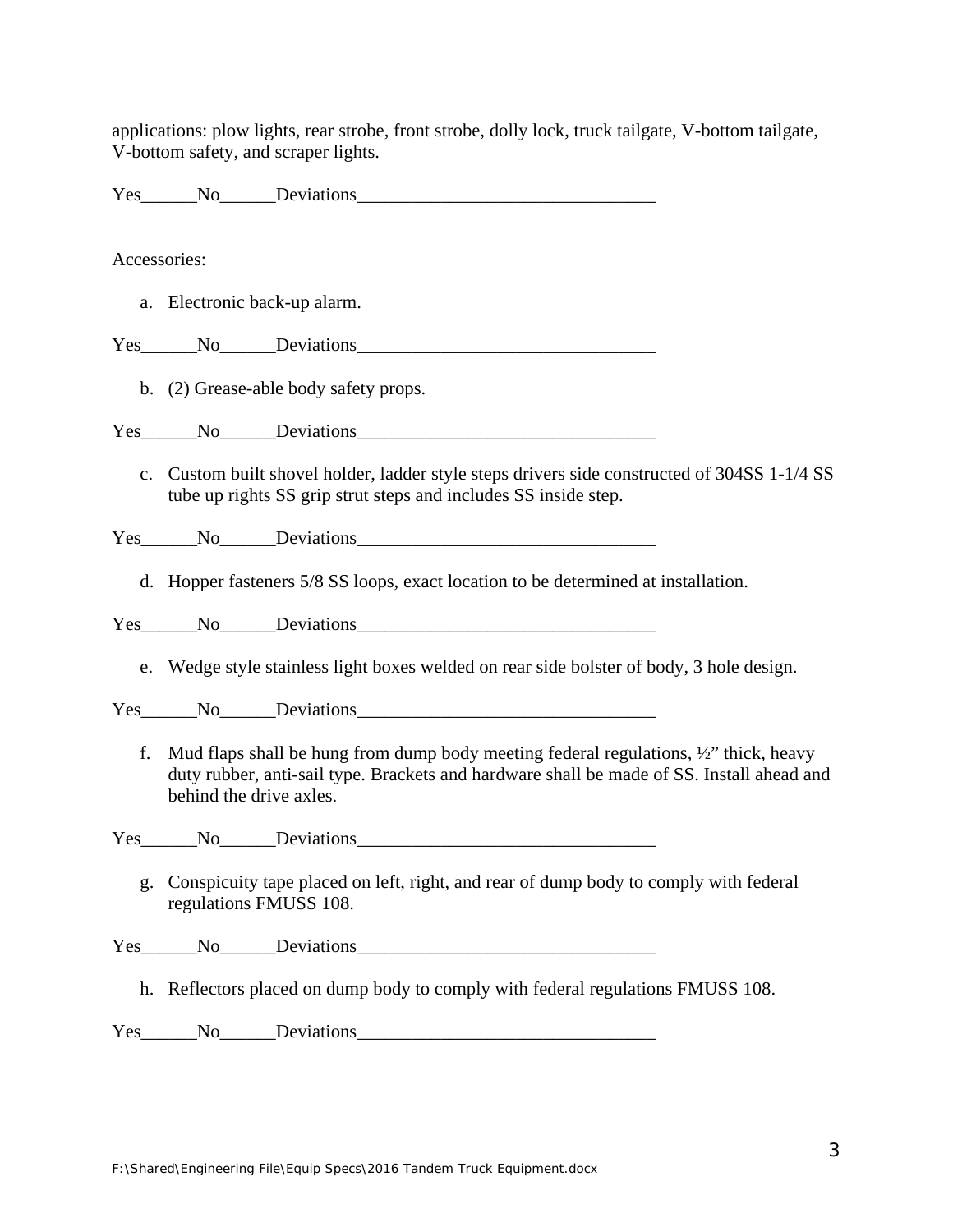### TARP SYSTEM:

RollRite, model 6416, shall be fully automatic, 4 spring system, wind deflector, tarp spool, aluminum tension and tarp bows with 30 degree elbows, in-cab switch, indicator light and circuit breaker, 20 ft. heavy duty mesh tarp, complete and installed.

Yes No Deviations

UNDERBODY SCRAPER: Monroe model HD 4500 or equal

Make and Model:\_\_\_\_\_\_\_\_\_\_\_\_\_\_\_\_\_\_\_\_\_\_\_\_\_\_\_\_\_\_\_\_\_\_\_\_

a. HANGERBOARD: Designed and engineered for optimum strength. ½" formed plate reinforced by ½" X 7-1/2" flat plate to make full 1" thickness. 3.25"X .344" mechanical tube outer hinge tubes. ¾" bar reinforced full length of the hinge. ¾" thick trunion arms. Outer trunion arms shall be bolted to hangerboard. Welded on is unacceptable. Shall include a Manifold bracket for the grease line kit, one installed each side of the hangerboard.

Yes No Deviations

b. HINGE SHAFT: 2-1/2" OD X 96" long with (4) grease points and (3) hinge points. The two (2) outer hinges are 3-1/4" OD X 6" long with .344 wall thickness. Each outer hinge has (1)  $\frac{1}{2}$  wrap – around gusset, center hinge shall be 3  $\frac{1}{4}$  OD X 10  $\frac{3}{4}$  long with .344 wall and have  $(2)$   $\frac{1}{2}$ " thick wrap – around gussets, including thrust bearing wear plates to prevent side to side shifting of moldboard.

Yes No Deviations

c. MOLDBOARD: 1" thick X 20" high X 12' long moldboard. Heat treated 1045 steel, 185 Brinell hardness, 89 ksi tensile. Integral pressed in lower offset. Rolled formed or fabricated moldboards will not be considered where the cutting edge bolts to the moldboard. ½" X 6" double beveled cutting edge with standard highway punched.

Yes No Deviations

d. SHOCKS & HOUSINGS: Cushioned by two (2) extra heavy duty spring housings, allow 600 PSI down pressure. Two (2) ½" thick flange retaining plates held by (4) 5/8" bolts with prevailing lock nuts. Housings to be slotted to relieve contaminates. Grease-able trunion mount bushings are 2-3/4" OD with a .344" wall mechanical tube trunion mount pins are 2" solid rod, bolt in removable and replaceable design.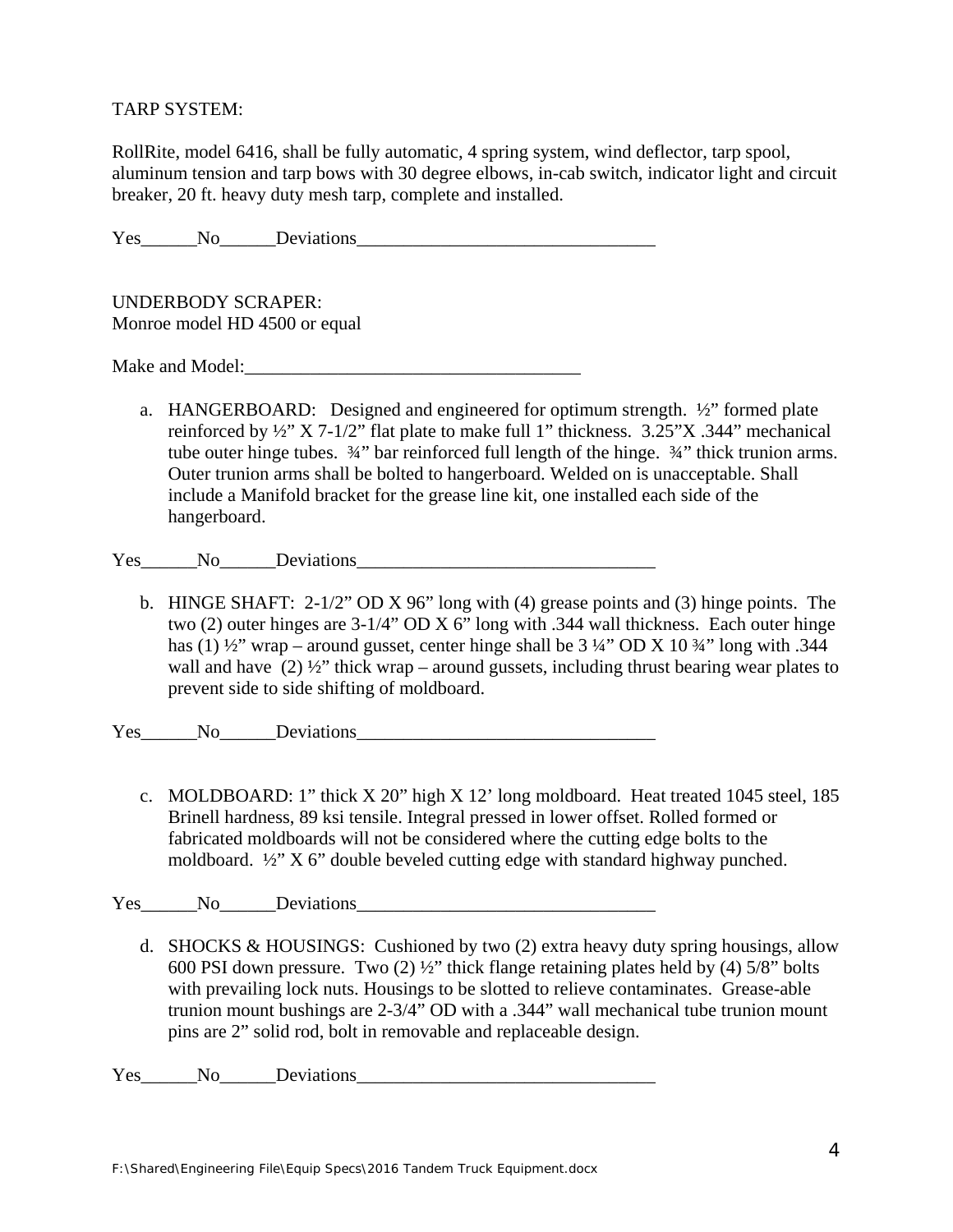e. ACTUATING CYLINDERS: Shall be 3-1/2" bore X 10" stroke with 2" socatri 1000 piston rods, with poly pac seals and cast steel heads, ½" hoses and piping (supported with poly clamps) to be externally mounted for easy access. Prince in-line relief valve shall be supplied.

Yes No<sub>ll</sub> Deviations

f. CIRCLE: Shall be 1" solid one piece with infinite plowing positions (no notches), minimum cut out for power reverse cylinder travel and full front circle ears as to have clamps in full contact of circle at 45 degree angle for maximum circle bearing surface. 5" ID X 6.5" OD X 1" hardened center pin bushing.

Yes No Deviations

g. CENTER PIN: Heavy Duty 5" diameter, hardened center pin, zinc coated. Grease-able with 3 port grease journal and 5/16" wide X 3/16" deep grease groove around pin. Center pin is piloted into the hangerboard.

Yes No Deviations

h. CLAMPS: 20.5 long X 7" deep X 1" thick. Shaped to follow the contour of the circle. 3/8" UHMW wear pads. Entire clamps must remain fully on the circle throughout the entire rotation of the scraper.

Yes No<sub>ll</sub> Deviations

i. REVERSE CYLINDERS AND HARDWARE: (2) 4" double – acting cylinders containing ½" #8 SAE ports, 2" socatri 1000 rods, poly pac seals, and cast steel heads. 3" OD – 2" ID anchor pivots, 2" hardened zinc coated with spiraled grease groove removable pivot pins (grease-able at each end). Prince Cross over relief valve set at 2200 PSI to protect reversing cylinders from shock impacts.

Yes\_\_\_\_\_\_No\_\_\_\_\_\_Deviations\_\_\_\_\_\_\_\_\_\_\_\_\_\_\_\_\_\_\_\_\_\_\_\_\_\_\_\_\_\_\_\_

j. MOUNTING PLATES: ¾" thick custom tapered 35X26X22 full plate steel construction. With  $7''$  X  $7''$  cut out for ease of cleaning. Attached to the truck using  $\frac{3}{4}$  grade 8 bolts, SAE washers and prevailing lock nuts that are electronically plated for corrosion resistance.

Yes No<sub>ll</sub> Deviations

k. PAINT: Shot-blasted, washed and powder coat paint TGIC polyester black. All parts are powder coated prior to assembly of scraper. Outer 12" of moldboard ends painted high visibility yellow.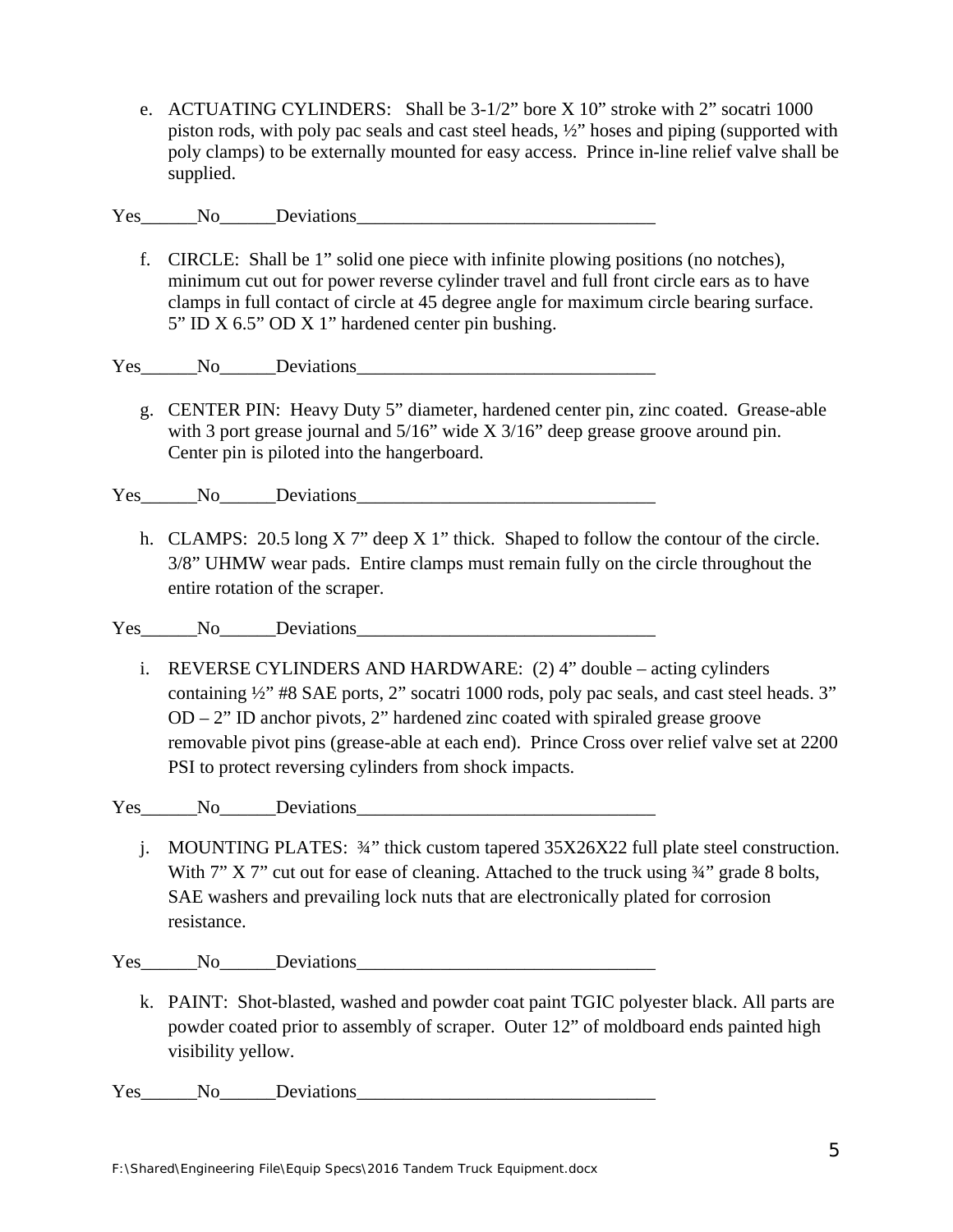l. SERRATED GRADE SAFETY STEP: 12" x 12" welded to outer end of the moldboard on driver's side, optional 45 degree angle cut passenger side end of moldboard.

Yes No<sub>ll</sub> Deviations

m. GREASE LINE KIT: Remote grease kit that allows grease to be applied at centralized locations outside of the chassis frame. Grease hoses shall be SAE 107 Hytron hose rated at 3000 psi. Grease line kit will incorporate all 15 grease point on the scraper.

Yes No<sub>ll</sub> Deviations

## WING PLOW, MONROE MODEL 8 DFWMB PATROL BEHIND SCRAPER MOUNT STYLE: Monroe 8D FWMB Para-Glide Design

Make and Model bid:  $\blacksquare$ 

a. Wing shall be designed to mount behind the underbody blade, moldboard length shall be 101 inches at the top and 96 inches at the bottom, height shall measure 33", inboard and 33" outboard including cutting edge.

Yes No Deviations

b. Moldboard shall be 3/16" A36 steel; top of moldboard formed into a 2-3/4" X 1"channel for additional strength. All seams and joints shall be 100% continuous welded.

Yes\_\_\_\_\_\_No\_\_\_\_\_\_Deviations\_\_\_\_\_\_\_\_\_\_\_\_\_\_\_\_\_\_\_\_\_\_\_\_\_\_\_\_\_\_\_\_

c. Bottom angle shall be  $4" X 4" X 34"$ , reinforced between the cutting edge holes with ten (10) 3" X 3" X ½" gussets. Shall include six (6) ½" moldboard reinforcement ribs tapered from 4" at the bottom to 2-1/2" at the top.

Yes No Deviations

d. There shall be two (2) horizontal reinforcement angles between the discharge end last two ribs, bottom 4" X 3" X ½" reinforcement angle shall have seven (7) evenly spaced 5/8" holes for pusharm adjustment, top 4"  $X$  4"  $X$   $\frac{1}{2}$ " reinforcement angle shall have seven (7) evenly spaced 5/8" holes for pusharm adjustment.

Yes No Deviations

e. Pivot pin shall be constructed of  $1-1/2$ " steel. Front attachment pivot plate will be  $\frac{1}{2}$ " steel, completely boxed and supported with ½" and 3/16" plate. Pivot tube for the 1-1/2"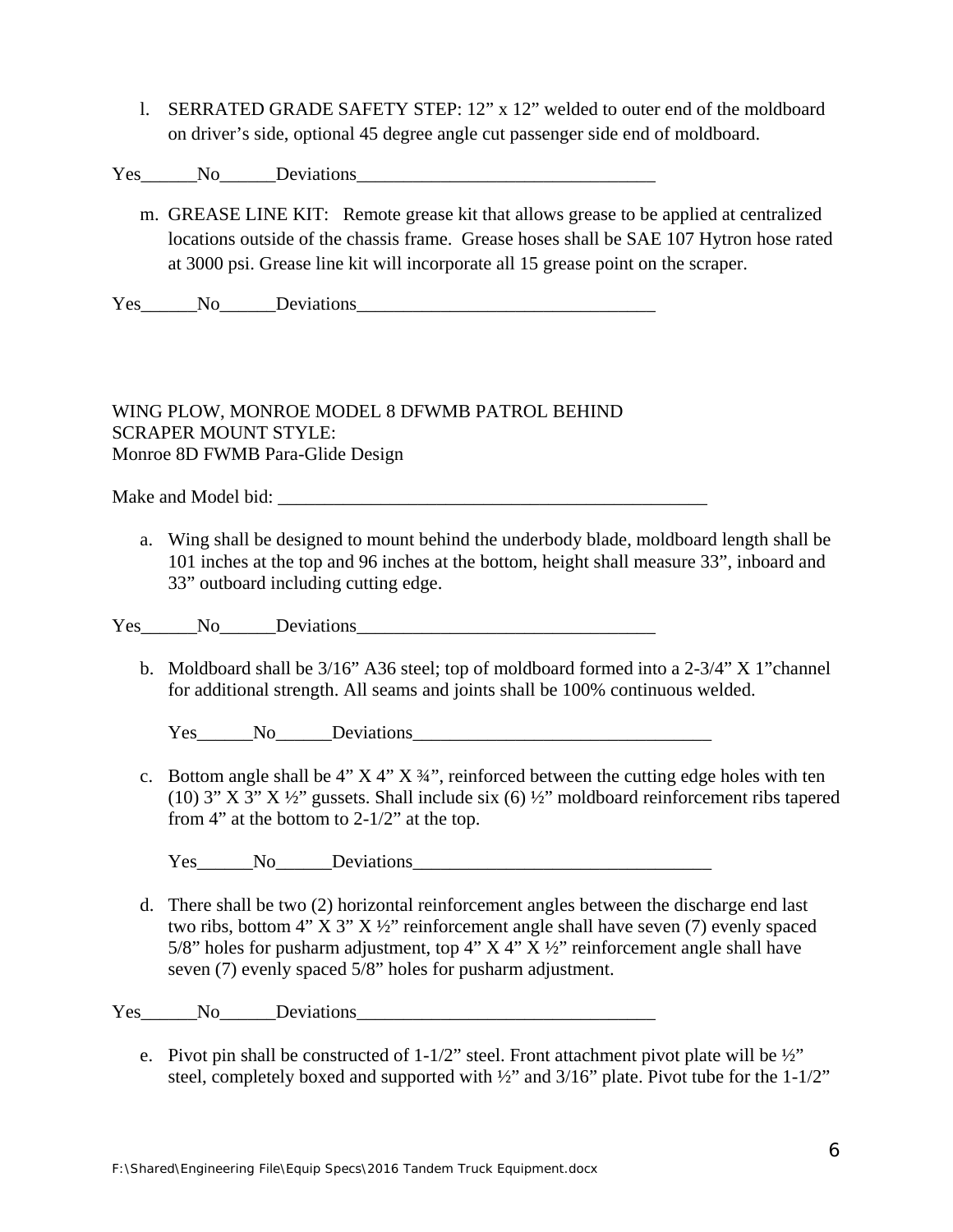pivot bolt shall have a minimum .625" wall and be welded 100% to the inside of the ½" plate and outside of the moldboard.

Yes No Deviations

f. A  $\frac{1}{2}$ " safety stop eyelet and a  $\frac{1}{2}$ " centered lip loop shall be on the front of the moldboard.

Yes No Deviations

g. Cutting edge shall be 96" in length 5/8" thick X 8" tall AASHO punched recurved style. Moldboard shall be equipped with two (2) shoes. Shoes shall be bolted on with the cutting edge. One (1) shoe shall be installed on both the toe end and the heel end and shall be heavy-duty cast iron construction. Cast iron shoes shall weigh approximately 75 lbs each. Bottom of shoe shall be cut at approximately 10 degrees to match attack angle of moldboard.

Yes No Deviations

h. Shall have  $\frac{1}{2}$   $\times$   $\frac{1}{2}$   $\times$   $\frac{1}{2}$   $\times$   $\frac{1}{2}$   $\times$   $\frac{1}{2}$   $\times$   $\frac{1}{2}$   $\times$   $\frac{1}{2}$   $\times$   $\frac{1}{2}$   $\times$   $\frac{1}{2}$   $\times$   $\frac{1}{2}$   $\times$   $\frac{1}{2}$   $\times$   $\frac{1}{2}$   $\times$   $\frac{1}{2}$   $\times$   $\frac{1}{2}$   $\$ thru two (2) mounting plates,  $36$ " tall X  $12$ " wide X  $1/2$ " for mounting the wing to the frame of the truck.

Yes No Deviations

i. Para-Glide structure shall be no more than 24" high and 14" wide. Post weldment shall be manufactured with a .750" inside mounting plate and a matching .500" outer plate. A .375" Ex-Ten 50 front base plate will set the width of the post, support the .500" inner lower hinge brackets and the .750" bottom cylinder mounts. Internal reinforcement with a .500 HSLA radius plate shall be welded to both side plates and the front base plate. The post weldment will serve as anchor for three trailing link assemblies. The upper and lower link arms shall be .750" radius bar with a 1.750" machined hole on each end. The upper arm assembly will be reinforced with a 2.500" schedule 80 pipe at the front. The lower arm assembly will be reinforced with a 2.500" schedule pipe at the front anchor and .500 HSLA x 5.000 plate to the rear. The lift/float link will be .500" bar with a radius at the anchor end, reinforced with a 2.500" schedule pipe. The rear of the lift link will be1.000" plate reinforced with .625" bar and will include two .625" upper cylinder mounts. The rear lift weldment shall have an outer 1.000" and inner .500" bar with radius ends and machined 1.750" holes. Bars shall be spaced and supported with two 2.500" schedule pipes and two .500" x 4.000" triangular gussets. The hinge shall consist of three 1.000" thick radius ears that have 1.438" machined holes, spaced evenly and reinforced with two .250" x 2.000" x 2.000" angles. All 1.750" machined holes will have Rc 50 hardened bushings. Hinge pins shall be 1.500" OD, case hardened to Rc 55-60. Hinge pins shall be retained with machine bushings and .250" roll pins. There shall be 10 grease zerks. Lift cylinder shall be a 3.000" ID x 5.000" strake with a 1.500" industrial hard chrome rod. Hydraulic port(s) shall be .562-18 ORB. Cylinder shall be attached within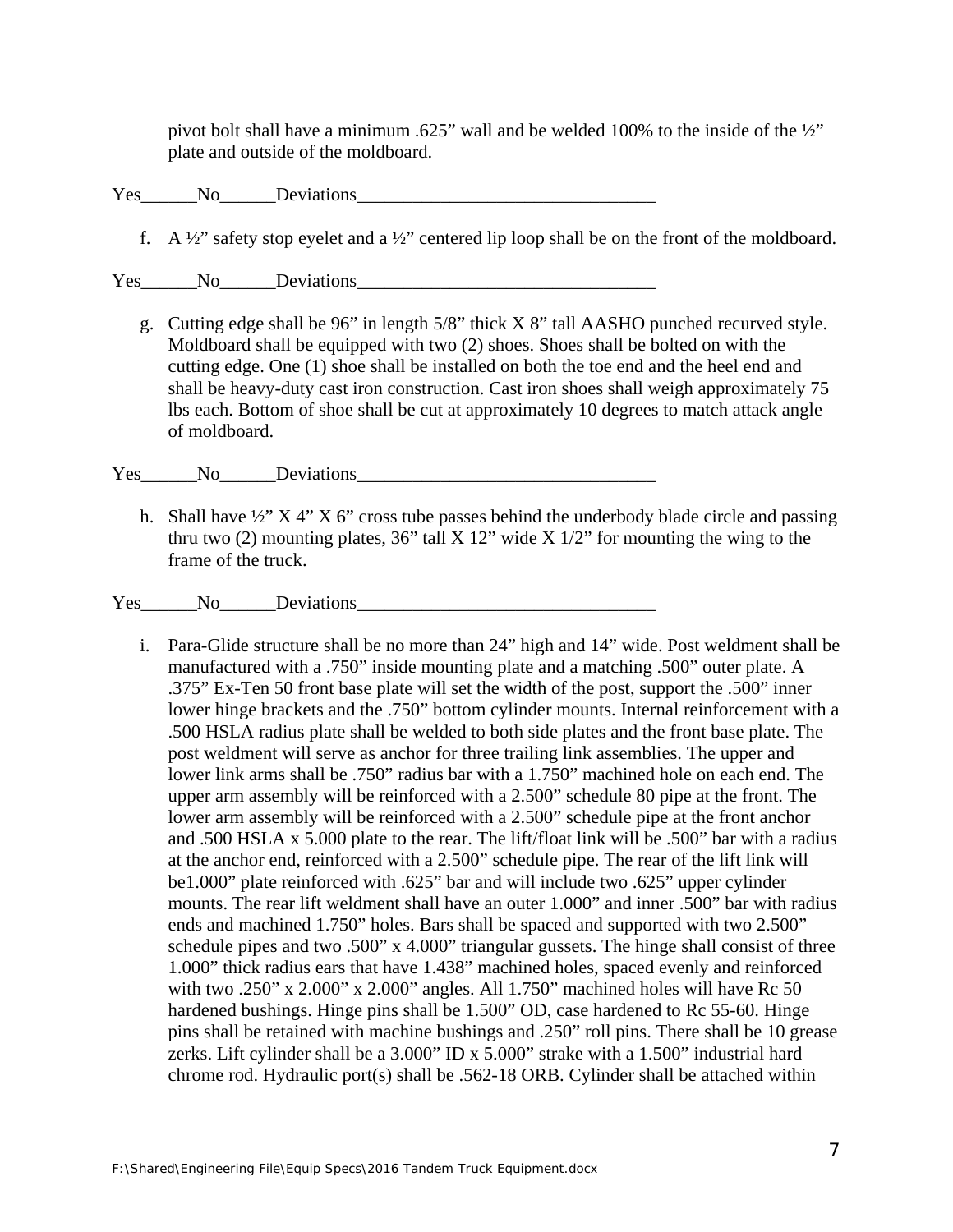the post with 1.000" stress proof pins, machine washers and roll pins. Prior to assembly, the post will be shot blasted, washed and prepped prior to power coating black.

Yes No Deviations

j. The bolt for retaining the moldboard shall be  $1-1/2 - 6 \text{ X } 7 \text{ G} 8$  HHCS Zinc plated with castle nut and cotter pin. Bolt shall be drilled for the cotter pin.

Yes No Deviations

k. Lifting action for the heel end of the wing shall be a single 3" ID x 15" stroke, 2" nitrated rod, ¾ - 16 ORB ports, polypak seals, double acting hydraulic cylinder. Heel cylinder shall be attached to the upper rear pusharm slide assembly.

Yes No Deviations

l. Wing shall be operated by hydraulic lift; no cables or chains shall be accepted.

Yes No Deviations

m. Rear wing mount shall be fabricated from 5" X 7" X 3/8" mild steel tubing, and shall include two (2) 28" X 18" X  $\frac{1}{2}$ " frame attachment plates with 5" X 7" openings. Rear channel pusharm/cylinder mounting plate shall include two (2) ½" plates, flame cut with three (3) offset mounting holes to mount the rear pusharms and the heel lift cylinder. The rear upper pusharm shall be equipped with an external slide assembly to allow for mechanical float and attachment of the heel lift cylinder and the rear pusharms and heel lift cylinder shall be attached with 1-1/4" stress proof pins for quick attach and detach.

Yes\_\_\_\_\_\_No\_\_\_\_\_\_Deviations\_\_\_\_\_\_\_\_\_\_\_\_\_\_\_\_\_\_\_\_\_\_\_\_\_\_\_\_\_\_\_\_

n. There shall be two  $(2)$  rear wing heavy duty,  $2-1/2$ " schedule 80, adjustable, spring cushioned lift arms including safety shear pins. Wing shall be capable of mounting with an overlap to the scraper discharge to prevent a window between the scraper and the wing moldboard.

Yes\_\_\_\_\_\_No\_\_\_\_\_\_Deviations

o. All fabricated components shall be shot blasted and washed prior to powder coating; mounting components shall be powder coated black, Moldboard shall be powder coated orange, with a minimum curing time of 25 minutes, at temperature of no less than 400 degrees.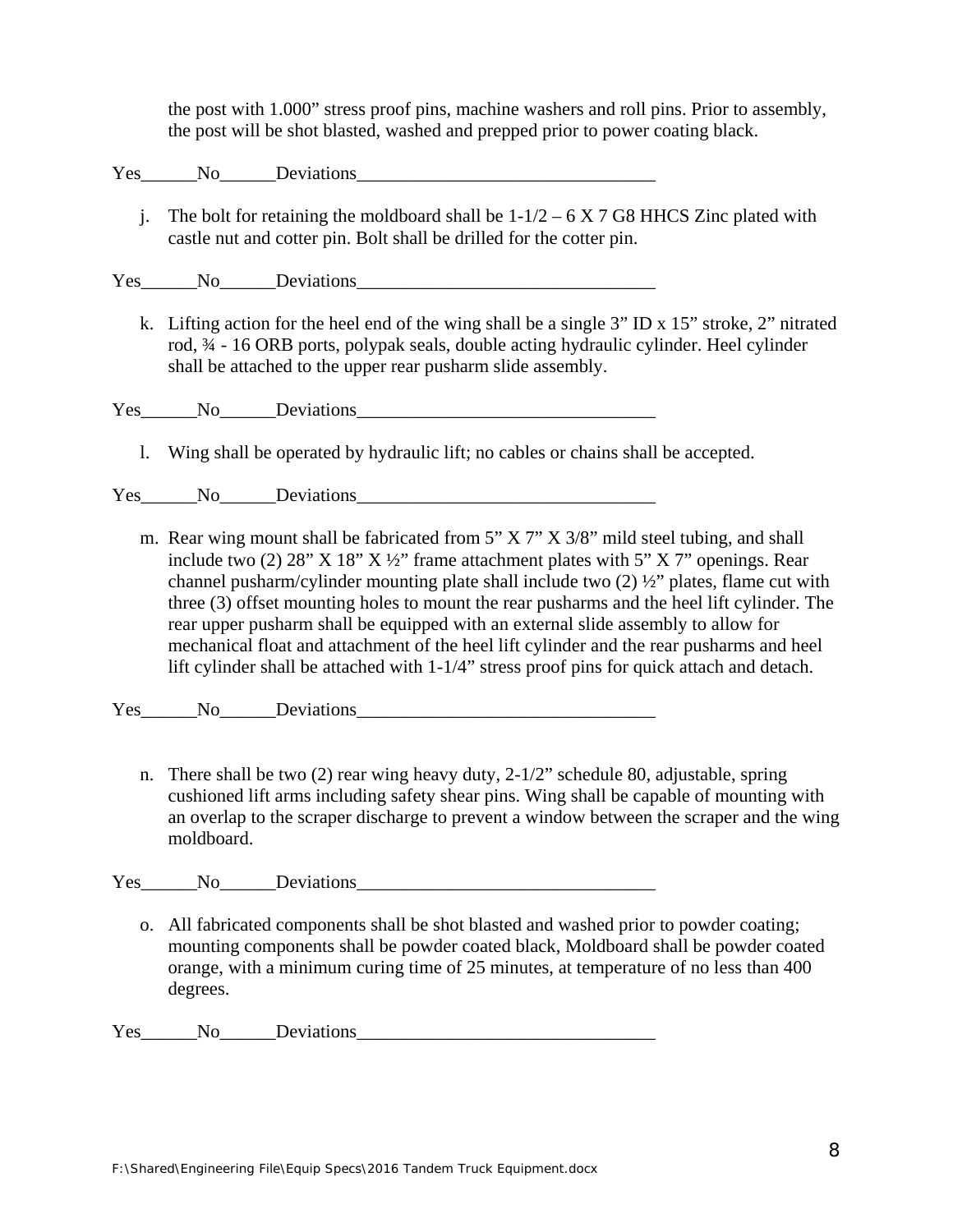p. Mounting hardware shall include (3) schedule 80 pipe bracing, six (6) pipe balls, a flame cut ¾" support plate, Grade 8 nuts, bolts and washers necessary for a complete installation.

Yes No Deviations

q. One (1) sequencing valve shall be supplied with the wing and shall be adjustable for both the up sequencing of the wing and the down sequencing of the wing. Lock valves shall be built into the sequencing valve to prevent both the toe and heel cylinder from drifting when in the stored position. The sequencing valve shall allow wing to hydraulically drift up when in the plowing position and shall be equipped with an adjustable metering valve to control the speed at which the blade drops when going from the stored position to the plow position.

Yes No Deviations

Installation shall also include:

- 1. Stainless steel quick couplers, caps and plugs.
- 2. 3/8" Hi Test safety chain and grab hook.
- 3. Stand Alone 60 Series LED strobe light and LED ICC light both installed in a stainless steel 60 Series light box, mounted on discharge end of moldboard and to include in cab switch and weather pac for ease of removable.

Yes\_\_\_\_\_ No\_\_\_\_\_ Deviations\_\_\_\_\_\_\_\_\_\_\_\_\_\_\_\_\_\_\_\_\_\_\_\_\_\_\_\_\_\_\_\_\_\_

# REAR FISH MOUTH COUPLER:

## Holland Model: PH-990

Heavy Duty forged steel special swivel mount pin coupler with "fish mouth" type head and rubber cushion for shock absorption at the coupling, 3,000lbs maximum vertical, 100,000lbs gross trailer weight, mounted to minimum ¾" full plate with reinforcements bolted in using minimum grade 8 hardware. Shall include two 1" safety chain D-rings 40,000lbs rated breaking strength. Body installer to relocate 7-prong trailer connector and air glad hands supplied by truck manufacturer. Height of coupler and lay-out of D-rings, 7-prong connector and glad hands to be decided at installation by Gladwin County Road.

Yes No Deviations

## FRONT PLOW HITCH:

Hustings style heavy duty 34" wide Quick Hitch, top of hitch shall be gusseted with 3/8" plate. Plunger pins shall have grease zerks and secondary locking tabs. Lift arm shall include pivoting booster arm with (3) ½ grab hooks. Plow cylinder shall be hydraulic double acting cylinder with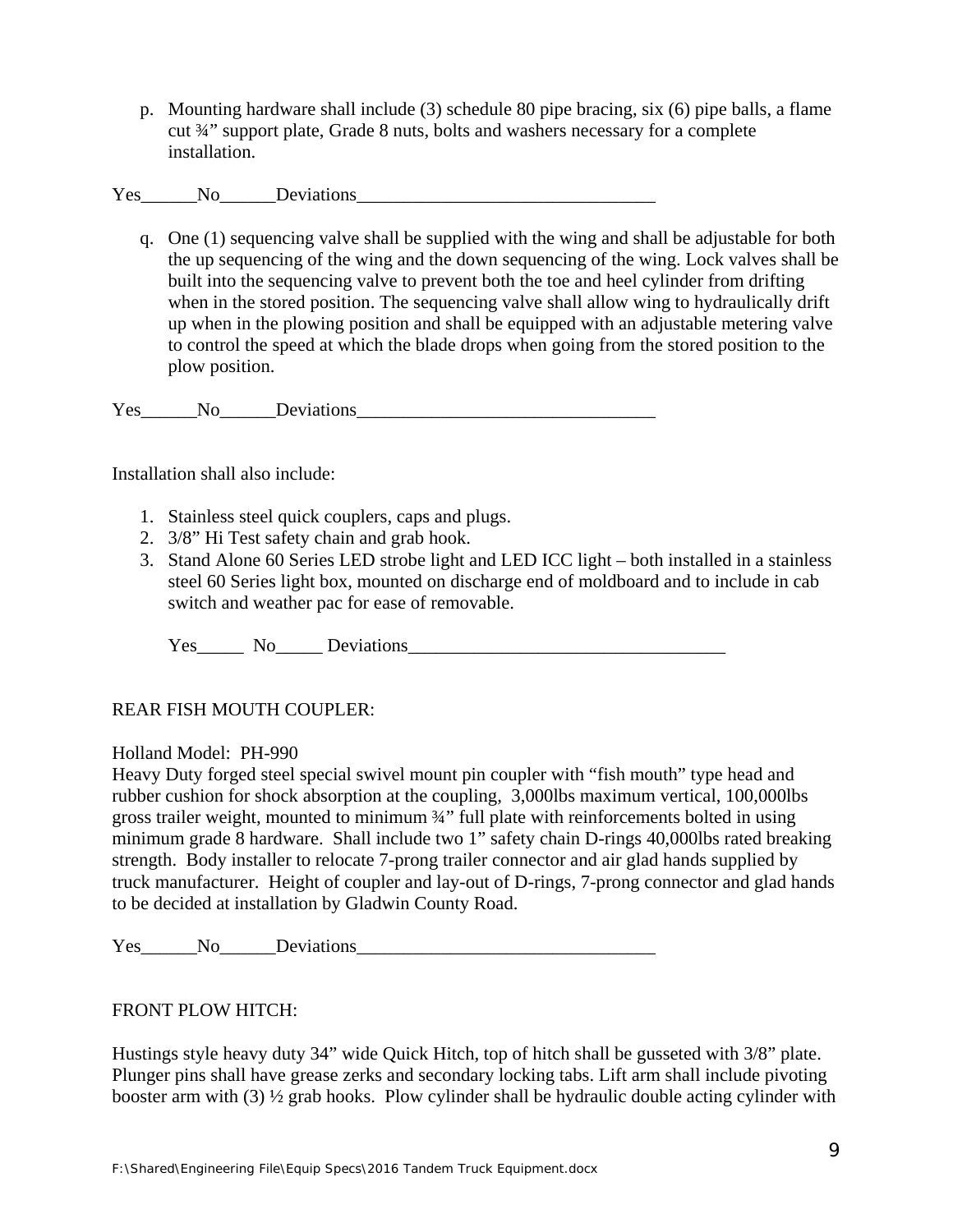the following specifications: 3" diameter bore and 10" stroke nitrated shaft – Boss O-ring ports. Hitch shall be bolted to a heavy duty structural channel. 12" minimum 20.7 lb., front bumper with flare back and boxed ends. Hitch shall include upper and lower bracing. Hitch, bumper and bracing shall be installed with grade 8 nuts and bolts; to include extended brackets for hood cables  $\&$  pull back support cable. Supply chain box approximately 8" tall X 8" wide X 12" long, solid sides  $\frac{3}{4}$ " #9 expanded metal bottom. All to be epoxy, primed and painted urethane black.

Yes\_\_\_\_\_\_No\_\_\_\_\_\_Deviations\_\_\_\_\_\_\_\_\_\_\_\_\_\_\_\_\_\_\_\_\_\_\_\_\_\_\_\_\_\_\_\_

## FUEL AND HYDRAULIC COMBINATION RESERVOIR:

Tanks shall be designed to be installed in conjunction with a vertically mounted DPF/SCR exhaust system. The Fuel Hydraulic Tanks shall be 7ga. Steel construction. The Fuel Tank shall be 110 gal. capacity. The Hydraulic Tank shall be 40 gal. capacity. The Fuel and Hydraulic Tanks shall be integrated into a single, integrally constructed unit. The mounting of the tank shall include four mounting pads and shall be equipped with rubber bushings and mounting bolts. Supports for the tanks shall be constructed of 4" 7.25 structural channel. The mounting brackets shall extend from the right frame rail and shall cantilever to the outside the left frame rail. A serrated step shall be installed on the left side. The tanks shall be powder coated orange and include labels.

The Fuel Tank shall include ball valve shut off valves on both the supply and the return fuel lines to facilitate changing of fuel filter. The proper fuel gauge sending unit shall be installed. The vent for the tank shall conform to the engine manufactures specifications. The tank shall also be equipped with a magnetic drain plug.

The hydraulic tank shall include a 3" supply port with a Zinga top of the tank mounting flange. The filter shall be equipped with an internal drop tube and an anti-siphon device. A solid state, low oil sending unit shall be installed in the side of the tank. A float type sender will not be acceptable. A 5" sight/temperature gauge shall be installed on the side of tank. The tank shall be full of AW32 hydraulic oil.

Hydraulic Tank also includes:

- Top of tank  $1\frac{1}{2}$ " return with drop pipe.
- Zinga suction strainer, part # 2030-3.
- Zinga return filter, RF1215-S-1 with RE-409-10 micron element.
- $\bullet$   $\frac{1}{4}$  turn full flow ball valve installed at the reservoir outlet.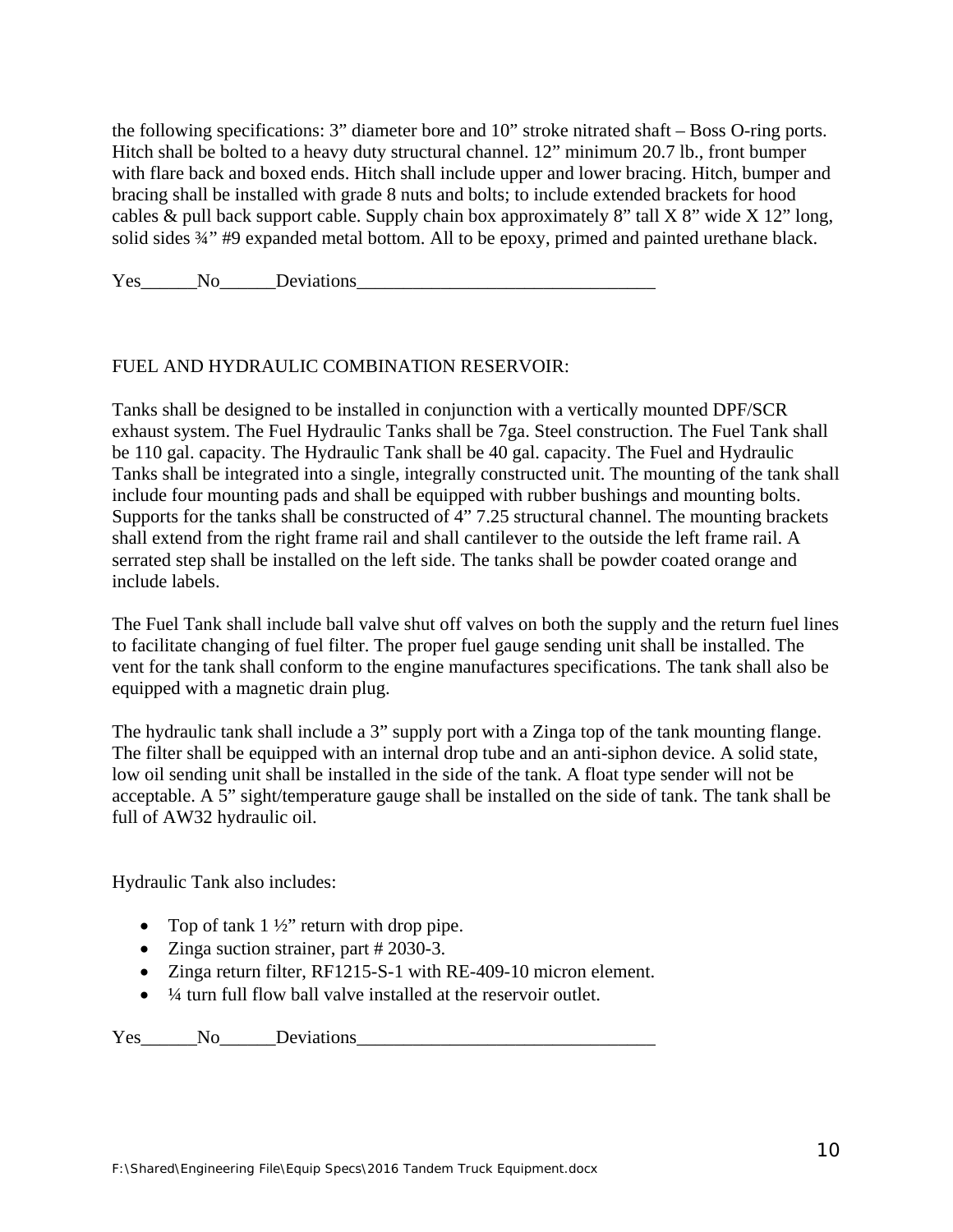## ACCESSORIES:

- Non-rustingSerrated grate steps, driver's side end of mounting saddle, size and location to be determined at installation.
- Decals as to the contents, "Diesel Fuel" or "Hydraulic Oil".
- Low oil light and alarm system installed in the cab.
- Momentary over-ride switch installed in the cab.

Yes No Deviations

## PLOW LIGHTS:

a. Auxiliary plow lights and turn signals. Nordic model N520 hood mounted, custom built ¼" thick X 4" wide aluminum brackets with fiberglass in hood support plates, height to be determined at time of installation. Chassis manufacture to supply in-cab switch and harness.

Yes No Deviations

## 14 FT SS SLIP-IN SANDER MONROE MODEL BRUTE 201 STAINLESS STEEL SLIP-IN SANDER:

 201 Stainless Steel Sander, 9.2 cubic yards of capacity – water level. All welding is continuous. All hardware is stainless steel. Stainless Steel is unpainted. Metal is primed and painted gloss black.

Yes No Deviations

• Sander is constructed of 201 Stainless Steel with a 2" double crimp formed top for greater strength. Approx. dimensions shall be 168" long X 84" outside width X 56" tall with a 45 degree sloped sides.

Yes No Deviations

Cross sills are 3" X 3/16" formed Stainless Steel channel.

Yes No Deviations

• Chain shields are 10 ga thick stainless steel, bolted in with stainless steel bolts & nuts, removable style.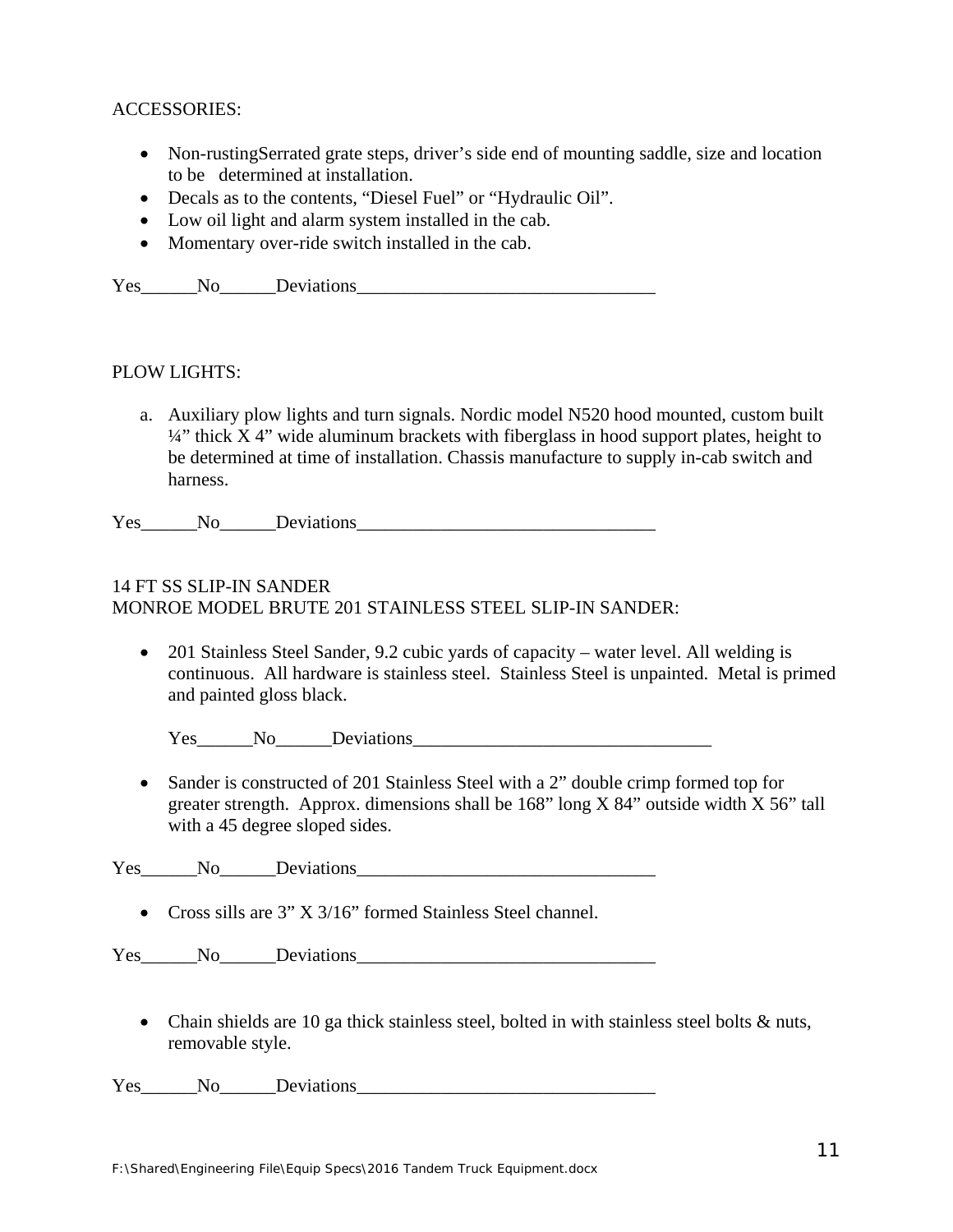Longsills are manufactured of 7 gauge stainless steel and continue beyond the spreader to support the spinner assembly. Both ends are slotted to accommodate easy drive and idler shaft removal.

Yes No Deviations

• Floor runners 201 stainless steel formed channel 3/16" thick X 1 -1/2" high X 4-5/16" wide (2) 1" wide return lips running full length attached to the 3" cross members.

Yes No Deviations

 Side supports are 10 gauge stainless steel and extend the full angled side height of the hopper, placed approx. 2' on center; continuously welded.

Yes No Deviations

Lift hooks are stainless steel loops, one at each corner, a total of 4.

Yes\_\_\_\_\_\_No\_\_\_\_\_\_Deviations

• Rear end plate is 10 gauge stainless steel, reinforced inside and supported for maximum strength.

Yes No Deviations

• Conveyor Trough is 24" wide and has a 50:1 gearbox with direct drive Roller Stator Hydraulic Motor mounted to the 2" steel drive shaft. The drive shaft is supported by (2) keyed 8-tooth cast- gray sprockets that drive the chain. The 2" idler shaft and keyed sprockets shall be adjustable through the self-aligning 4-bolt flange bearings with two heavy-duty spring-loaded adjuster rods. Design allows 4 inches of adjustment. Greaseable and adjustable from the rear. ( don't have to climb up in the dump box)

Yes No Deviations

• Conveyor chain is heat treated with 2.25 pitched self-cleaning Pintle type,  $7/16$ " pins with a 21,000 # per strand tensile strength. Crossbars are  $3/8$ " X 1-1/2" on 4-1/2" centers; welded both top and bottom. The system includes front and rear wipers.

Yes No Deviations

• Conveyor floor is 3/16 SS removable bolt in style using SS hardware.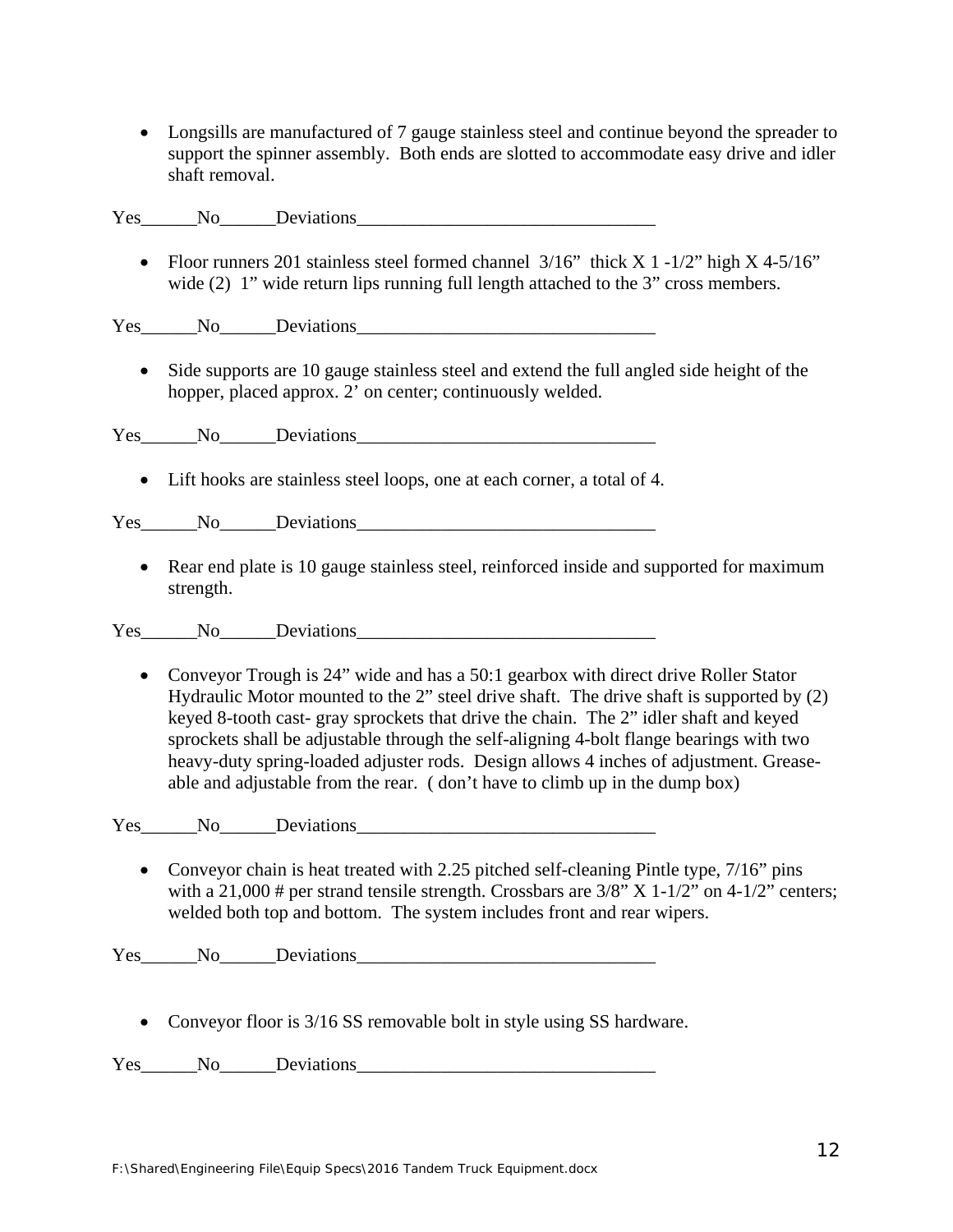• Intermediate floor supports consist of SS angle iron braces on 12" centers.

Yes No<sub>ll</sub> Deviations

 Spinner and chute assembly constructed of 10 gauge 201 stainless steel, and adjustable in height, incorporated with 201 stainless steel, poly lined center chute assembly and a rear air operated diverter chute. The spinner assembly is a tip-up style, flexibility for unloading and storage. The disc is 201SS with six 201SS replaceable fins, driven by a top mount Roller Stator hydraulic motor through a cast iron hub with new seal saver design.

Yes No Deviations

• The feed-gate is 12" X 18", 7 gauge 201SS and adjustable with self-locking screw-type jack, giving ruler accurate metering. Jack is grease-able, non-rusting poly U-joint and SS crank handle.

Yes No Deviations

• Main beam is  $6''$  X 9.0 lbs wide flange bolt-in beam, elevated 3" above the top edge of the hopper providing a longitudinal brace and hinge point for the top screens. Bolts are stainless steel.

Yes No Deviations

• Top screens are constructed of 3/8" carbon steel rods welded to form  $2\frac{1}{2}$ " X  $2\frac{1}{2}$ " square mesh sections formed by a combination of  $\frac{1}{4}$ " X 1-1/2" flat steel and have 2'angle iron with edge support reinforced by  $\frac{1}{4}$ " X 1" flat steel bars. Each section secured to H-Beam with (2) non-freeze 5/8" rod hinges.

Yes No Deviations

## ON-BOARD PRE-WETTING SYSTEM DESIGNED TO BE INSTALLED ON MONROE BRUTE V-BOX SPREADER:

• NEMA weather-tite fiberglass pump enclosure, with hydraulic 7GPM pump assembly.

Yes No Deviations

• 304/201 Stainless Steel (SS) enclosure mounting kit.

Yes No<sub>ll</sub> Deviations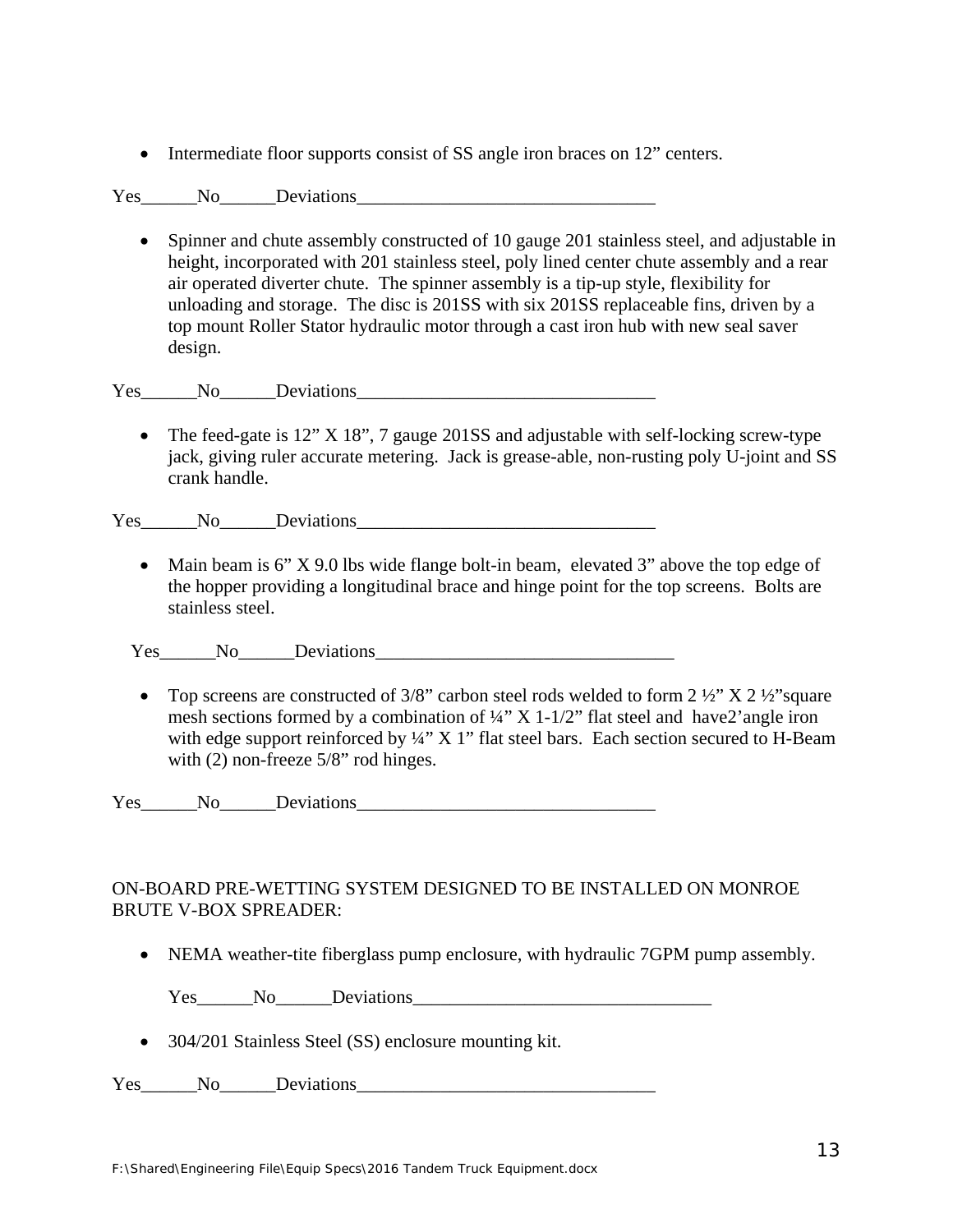Glass filled polypropylene components.

Yes No Deviations

(2) 75 gallon tank kits, 304/201 Stainless Steel (SS) saddles and hardware mounting.

Yes No Deviations

• Black EPDM hose, 150 PSI.

Yes No<sub>l</sub> Deviations

• PSI in-line check valves for nozzles.

Yes No Deviations

 (1) Nozzle kit, (3) nozzles with brass tips and caps, 2GPM, 304/201 Stainless Steel nozzle brackets, hose and connection.

Yes No Deviations

• (1) Dual tank cross over kit.

Yes\_\_\_\_\_\_No\_\_\_\_\_\_Deviations\_\_\_\_\_\_\_\_\_\_\_\_\_\_\_\_\_\_\_\_\_\_\_\_\_\_\_\_\_\_\_\_

• Bulk fill kit.

Yes No Deviations

• Flusher kit.

Yes No. Deviations

Installation of the slip-in sander and pre-wet shall include:

- Install sander in dump body, supply  $(4)$  2" X 96" ratchet strap assembles.
- Supply and install  $4 5/8$  SS loops on sander body, exact location to be determined at installation to clear tarp arms, ladder, wing bumpers and electrical junction box.
- Supply  $4X4X3/8$  SS rear cross member,  $1\frac{1}{4}$ " round stock, to secure V-box into dump body tail gate latch system.
- Hook up pre-wet cab controls.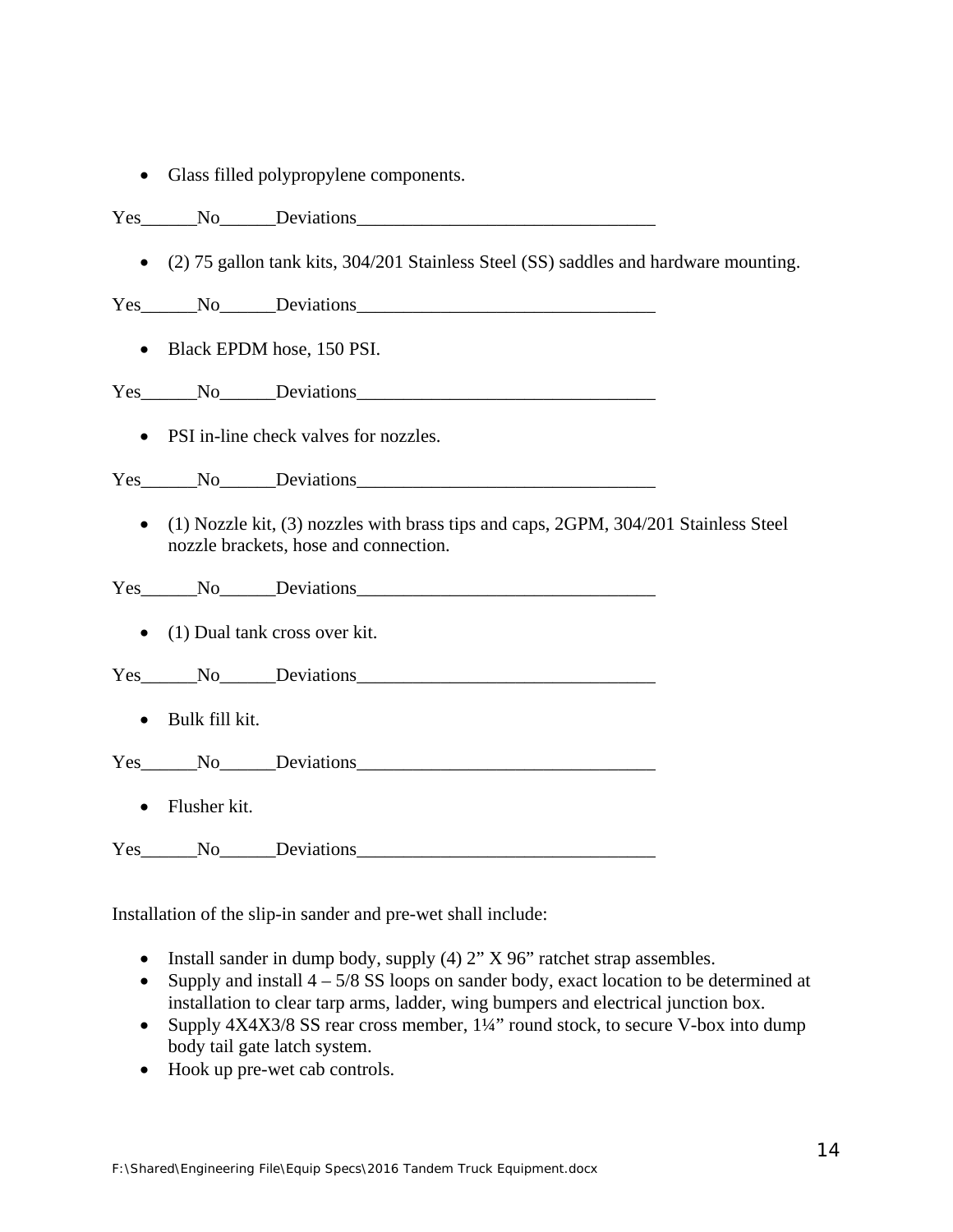- Plumb conveyor motor, spinner motor, shall consist of short hose kit, SS coupler halvesto the truck SS quick couplers halves.
- Install in cab air control, air to the rear including quick disconnect to operate diverter cylinder. Sander and pre-wet to be completely installed and tested.

# CENTRAL HYDRAULICS AND CONTROL SYSTEM SECTION:

The intent of these specifications is to describe a Central Hydraulic System and controls for the operation of a Tandem axle blade Truck. The components listed herein have been chosen for their ability to provide ling term durability and ease of service. Bidders may bid alternates but it will be the agency's decision whether they are considered equal.

HYDRAULIC PUMP& DRIVE: Front mounted piston pump, crank shaft driven load sense hydraulics system to operate a double acting front plow hoist, scraper up & down, scraper reverse, double acting dump body hoist, double function wing, slip-in sander main chain, spinner assembly, single acting pup, and on board pre-wet system. The system shall consist of a 1300 series Spicer drive shaft, model series 45-E147 8.9 cubic inch per Rev load sense piston pump; direct mount 12 volt automatic low oil shut-down system with in cab manual over ride.

Yes No Deviations

HYDRAULIC VALVE: Make and Model:\_\_\_\_\_\_\_\_\_\_\_\_\_\_\_\_\_\_\_\_\_\_\_\_\_\_\_\_\_\_\_\_\_\_\_\_

Rexroth M4-12 or equal.The hydraulic valve will be a cast iron, sectional type spool valve. Valve will feature individual section and flow compensation for each section. To include midinlet section, no exceptions. The valve will be rated for a nominal flow of 50 gpm to insure proper cycle time speed on pup trailer operation. The valve will include momentary and maintained overrides for all electrical operated sections. Electrical solenoid coils will be one piece assemblies. Sections will be shifted via pneumatic operators. The load sensing shuttle network will be accessible without valve disassembly. Port relief valves will be pilot operated reliefs and not pressure limiters for function protection. Sections will be provided for:

| <b>Front Plow</b> | Double acting up and down                              |
|-------------------|--------------------------------------------------------|
| Hoist             | Double acting with adjustable down relief              |
| Underbody         | Double acting up and down with adjustable port reliefs |
| Underbody         | Double acting angle with adjustable port reliefs       |
| Pup Trailer       | Single acting with adjustable relief                   |
| Wing Plow         | Double acting up and down                              |
| Spinner           | Single acting motor                                    |
| Conveyor          | Single acting motor                                    |
|                   |                                                        |

Yes No Deviations

TEST PORT: The system will include a test port that is easily accessible on the external wall of the valve enclosure. Test port will be capped #4 JIC.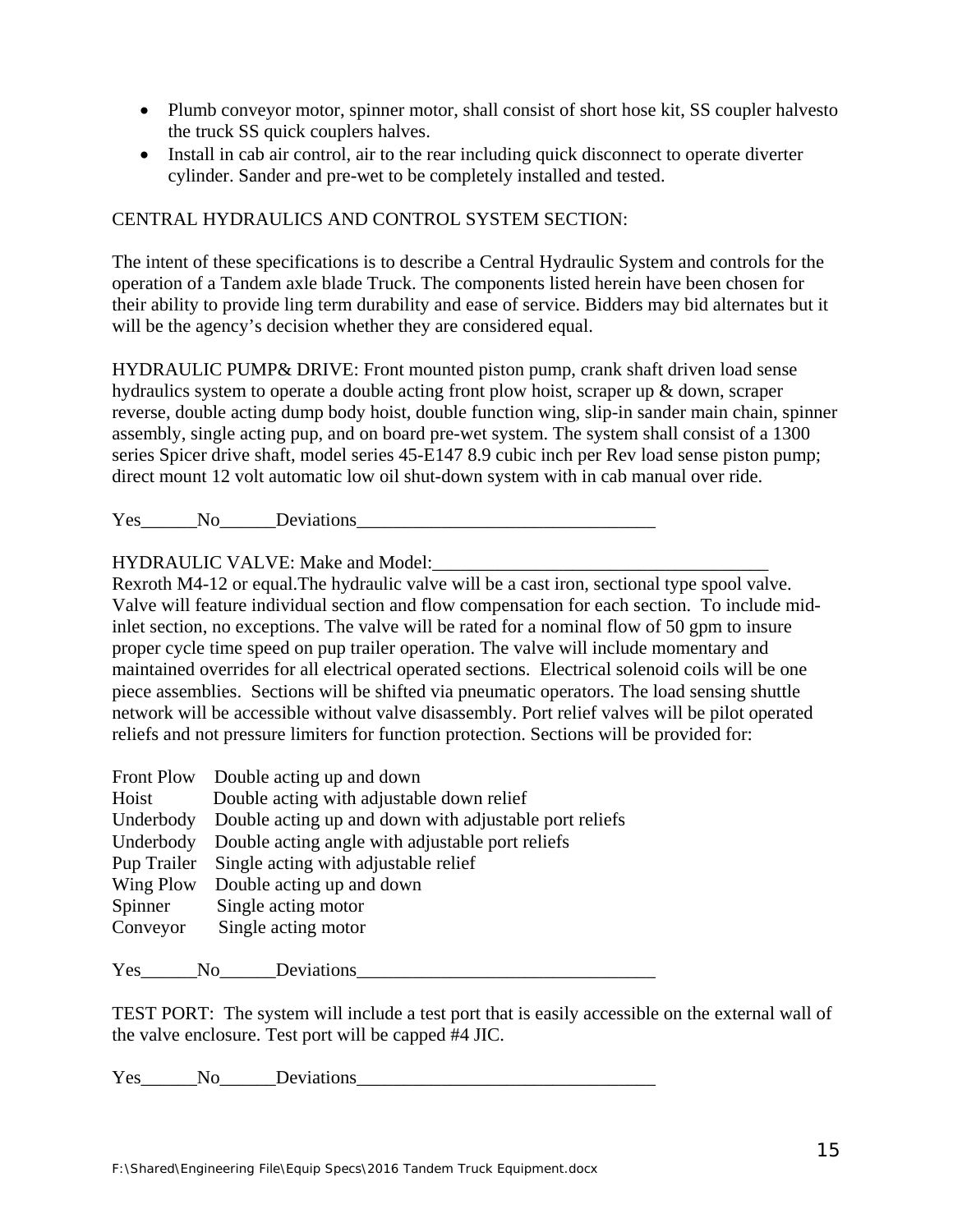CUSHION VALVE: The underbody swing will be protected by dual cross over relief valves (cushion valves). They shall be set per manufacturer's recommendation.

Yes No Deviations

PNEUMATIC CONTROLS: The valve will be shifted by Apsco feathering pneumatic controls. The controls for the hoist and pup trailer will include a neutral lock out feature. The handles will be assembled with offsets to allow easy operation. The handles will be mounted in a console tower with adjustable height. All airlines will be color coated from the handles to the operators on the hydraulic valve. Air lines will be ¼" and pass through the valve compartment bulkhead in quick disconnect fittings.

Yes No Deviations

SPREADER CONTROLS: Make and Model:

Spreader chain and spinner shall be operated by Rexroth CS420 or equal. Designed for hydraulically powered spreading systems proportionally.

- 2 Proportional PWM outputs (spinner, conveyor).
- Full transient suppression on all outputs.
- Parameter based programming.
- Programming key to protect calibration values.
- 9 Spinner and 9 Conveyor settings.
- Material calibration for open and closed loop operation.
- Pause and blast integrated into the selector dials.
- Pause and blast indicators.
- Remotely located valve driver and microcontroller for a compact installation.

Yes No Deviations

VALVE MOUNTING: The hydraulic valve will be mounted in an enclosure that fully encloses the hydraulic valve. The enclosure will feature a removable access panel held in place by rubber latches. Construction to be stainless steel.Location to be determined at installation.

Yes No Deviations

PLUMBING: Supply line from reservoir to pump shall be  $2\frac{1}{2}$ " ID minimum; SS pipe with short hose assemblies each end.

Main pressure line pump to valve 1" stainless steel pipe with 3,000 PSI rated hose assemblies and to have swivel fittings each end.

Sander and wing piping to the rear to consist of four  $\frac{1}{2}$  stainless steel piping and one  $\frac{3}{4}$ " stainless steel pipe, 3,000 PSI rated hose assemblies each end and also to include four sets of ½" and one set of ¾" stainless steel couplers with protective caps and plugs